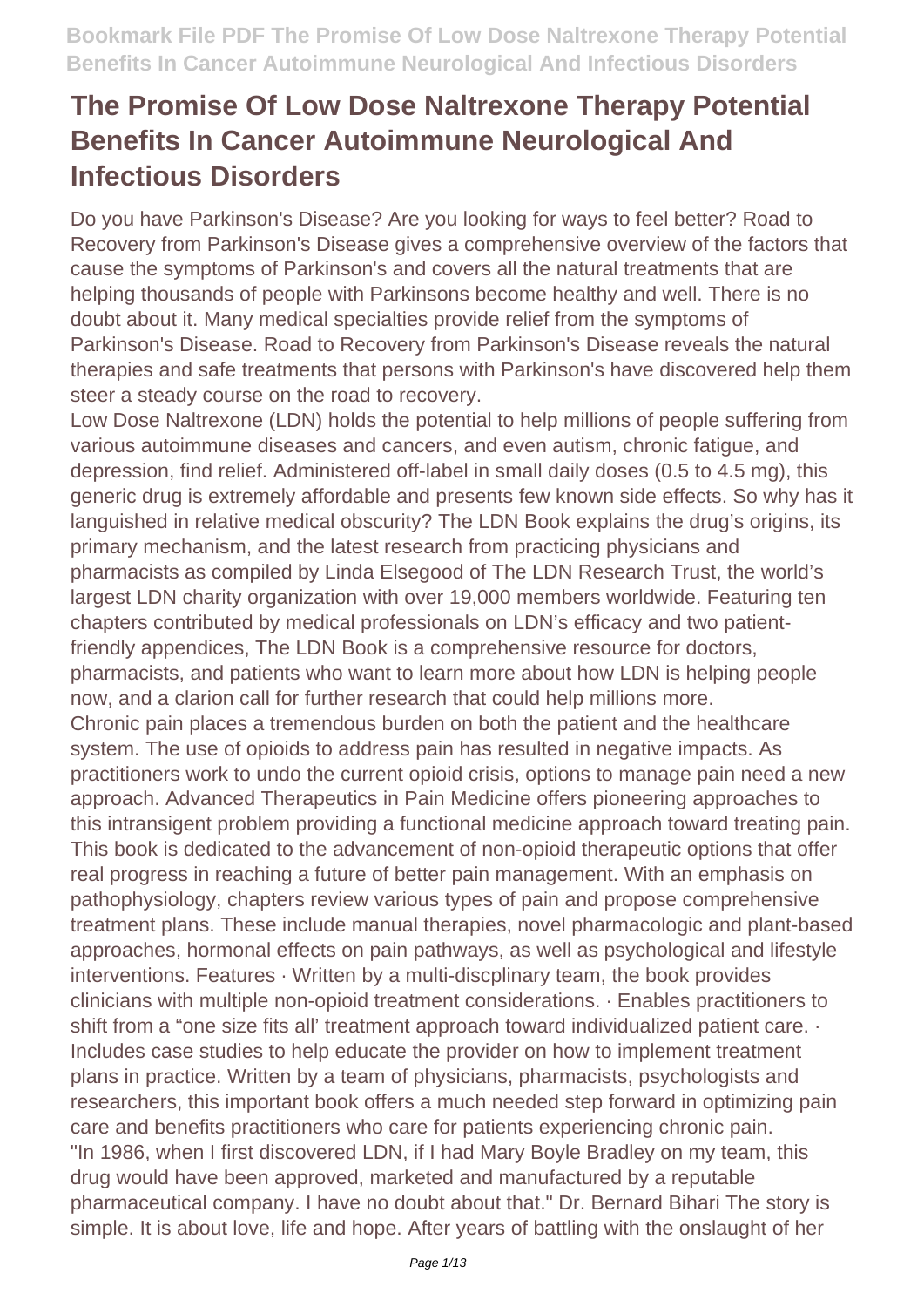husband's Primary Progressive Multiple Sclerosis, Mary stumbled on a little known doctor in New York City, Dr. Bernard Bihari. Many people on the internet claimed that Dr. Bihari knew how to stop every type of MS from progressing. Even better, it was claimed that he could help everyone with an autoimmune disorder, ranging from psoriasis to AIDS. It was claimed that Dr. Bihari could help them with Low Dose Naltrexone (LDN). Eventually, Mary's husband took a leap of faith and put Dr. Bihari's work to the test. LDN worked. It stopped his MS from progressing. Since September 2002, a worldwide campaign has ignited with passionate momentum to get LDN medically recognized as a treatment for MS and all autoimmune disorders. LDN is a cheap, generic, out of patent drug with no known side-effects. Despite the fact that there is no financial incentive to entice any pharmaceutical company to investigate new uses for Naltrexone, the ambition is for LDN to hit the masses and improve the lives of millions. Small scale LDN clinical trials are finally making progress across the globe and are paving the way for a much better future for everyone who suffers from an autoimmune disorder.

Radioimmunotherapy, also known as systemic targeted radiation therapy, uses antibodies, antibody fragments, or compounds as carriers to guide radiation to the targets. It is a topic rapidly increasing in importance and success in treatment of cancer patients. This book represents a comprehensive amalgamation of the radiation physics, chemistry, radiobiology, tumor models, and clinical data for targeted radionuclide therapy. It outlines the current challenges and provides a glimpse at future directions. With significant advances in cell biology and molecular engineering, many targeting constructs are now available that will safely deliver these highly cytotoxic radionuclides in a targeted fashion. A companion website includes the full text and an image bank. "Hart's argument that we need to drastically revise our current view of illegal drugs is both powerful and timely . . . when it comes to the legacy of this country's war on drugs, we should all share his outrage." —The New York Times Book Review From one of the world's foremost experts on the subject, a powerful argument that the greatest damage from drugs flows from their being illegal, and a hopeful reckoning with the possibility of their use as part of a responsible and happy life Dr. Carl L. Hart, Ziff Professor at Columbia University and former chair of the Department of Psychology, is one of the world's preeminent experts on the effects of so-called recreational drugs on the human mind and body. Dr. Hart is open about the fact that he uses drugs himself, in a happy balance with the rest of his full and productive life as a colleague, husband, father, and friend. In Drug Use for Grown-Ups, he draws on decades of research and his own personal experience to argue definitively that the criminalization and demonization of drug use--not drugs themselves--have been a tremendous scourge on America, not least in reinforcing this country's enduring structural racism. Dr. Hart did not always have this view. He came of age in one of Miami's most troubled neighborhoods at a time when many ills were being laid at the door of crack cocaine. His initial work as a researcher was aimed at proving that drug use caused bad outcomes. But one problem kept cropping up: the evidence from his research did not support his hypothesis. From inside the massively well-funded research arm of the American war on drugs, he saw how the facts did not support the ideology. The truth was dismissed and distorted in order to keep fear and outrage stoked, the funds rolling in, and Black and brown bodies behind bars. Drug Use for Grown-Ups will be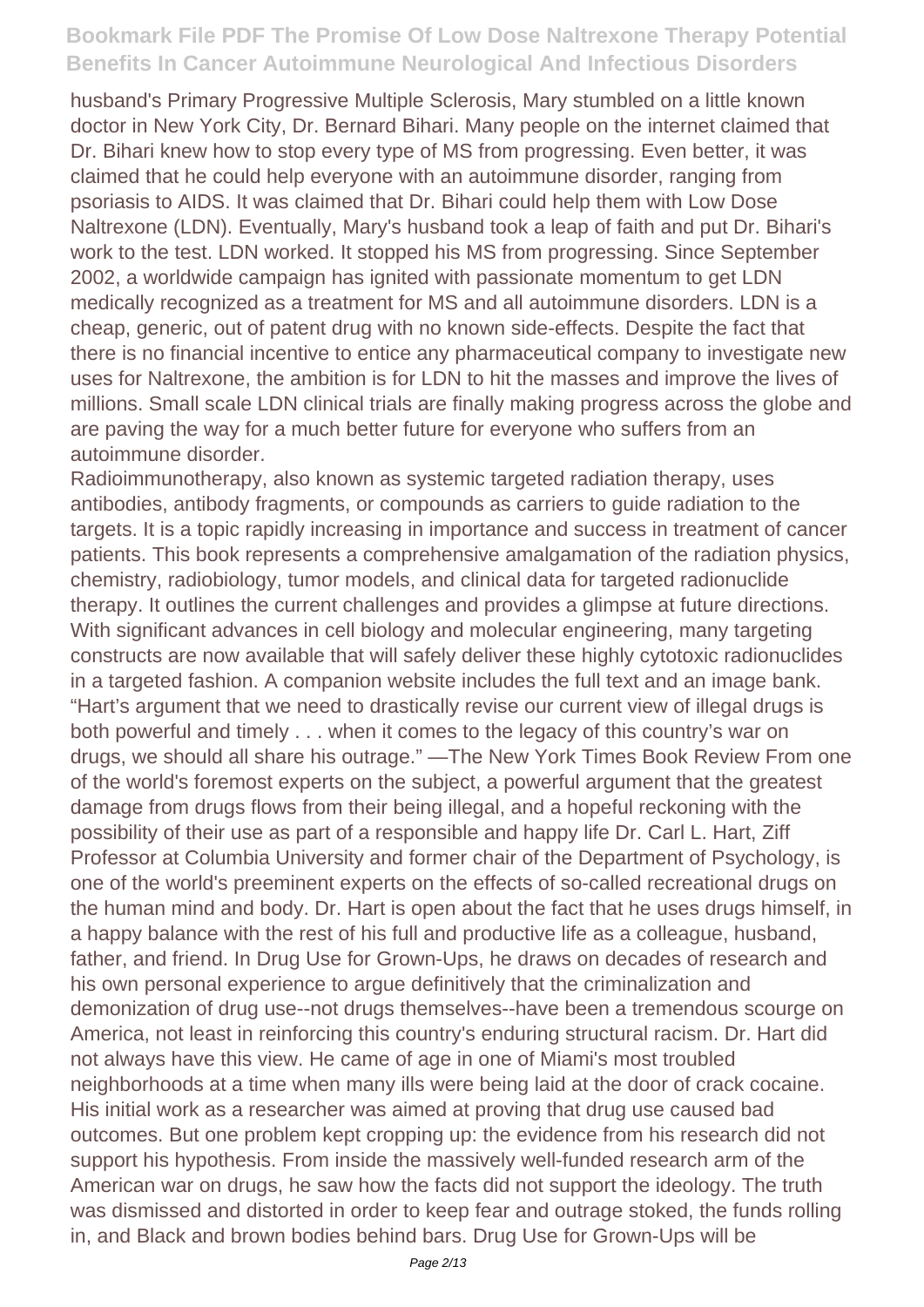controversial, to be sure: the propaganda war, Dr. Hart argues, has been tremendously effective. Imagine if the only subject of any discussion about driving automobiles was fatal car crashes. Drug Use for Grown-Ups offers a radically different vision: when used responsibly, drugs can enrich and enhance our lives. We have a long way to go, but the vital conversation this book will generate is an extraordinarily important step. From New York Times and #1 international bestselling author Linwood Barclay comes the jaw-dropping finale of the Promise Falls Trilogy. It's May 23, and small town Promise Falls finds itself in the midst of a full-blown catastrophe with dozens dead from a flu-like virus. Investigator Cal Weaver quickly zeros in on mass poisoning and a tainted water supply. Meanwhile, a college student has been murdered, and Detective Barry Duckworth recognizes a killer's handiwork from the unsolved homicides of two women in town. Suddenly, the strange events from the last month start to add up….Bloody mannequins in car "23" of an abandoned Ferris wheel…a fiery, out-ofcontrol bus with "23" on the back…"23" on the hoodie of a man accused of assault. The motive for hurting the people of this town points to the number 23—and working out why will bring Duckworth closer to death than ever before.

LDN (Low Dose Naltrexone) is a proven-safe (by the FDA in 50mg doses!) off-label prescription drug which has gained a great deal of attention over the past few months due to its remarkable disease modifying effects of controlling and reversing symptoms of Parkinson's Disease. Lexie is one person who has experienced a reversal of most of her Parkinsons Disease symptoms over the past 5 years. She was officially diagnosed with Parkinsons disease in 2008 (although her non-motor symptoms began 20 years earlier). In this question and answer format with Robert Rodgers, PhD from Parkinsons Recovery, Lexie offers detailed information about her experience with taking LDN. She has been able to titrate off her daily use of traditional PD medications, while controlling and reversing most of her own PD symptoms, thanks to LDN. Many doctors are not familiar with LDN as a treatment for Parkinson's symptoms. It is a prescription medication, so a prescription from a doctor is necessary. Lexie offers suggestions about how to discuss a request for a LDN prescription from your doctor and offers specific suggestions about where to get LDN once a prescription is in hand. This interview was originally published in Pioneers of Recovery, a series of stories by people who succeeded in reversing their Parkinson's symptoms using one modality or another. Lexie's story of recovery centers on the use of LDN which has been so beneficial to her own recovery from Parkinsons Disease.

At the last Annual Representative Meeting of the British Medical Association a motion was passed that `certain additional cannabinoids should be legalized for wider medicinal use.'' This report supports this landmark statement by reviewing the scientific evidence for the therapeutic use of cannabinoids and sets the agenda for change. It will be welcomed by those who believe that cannabinoids can be used in medical treatment. The report discusses in a clear and readable form the use and adverse effects of the drug for nausea, multiple sclerosis, pain, epilepsy, glaucoma, and asthma. The Promise of Low Dose Naltrexone TherapyPotential Benefits in Cancer, Autoimmune, Neurological and Infectious DisordersMcFarland

Growing public concern about releases of radiation into the environment has focused attention on the measurement of exposure of people living near nuclear weapons production facilities or in areas affected by accidental releases of radiation. Radiation-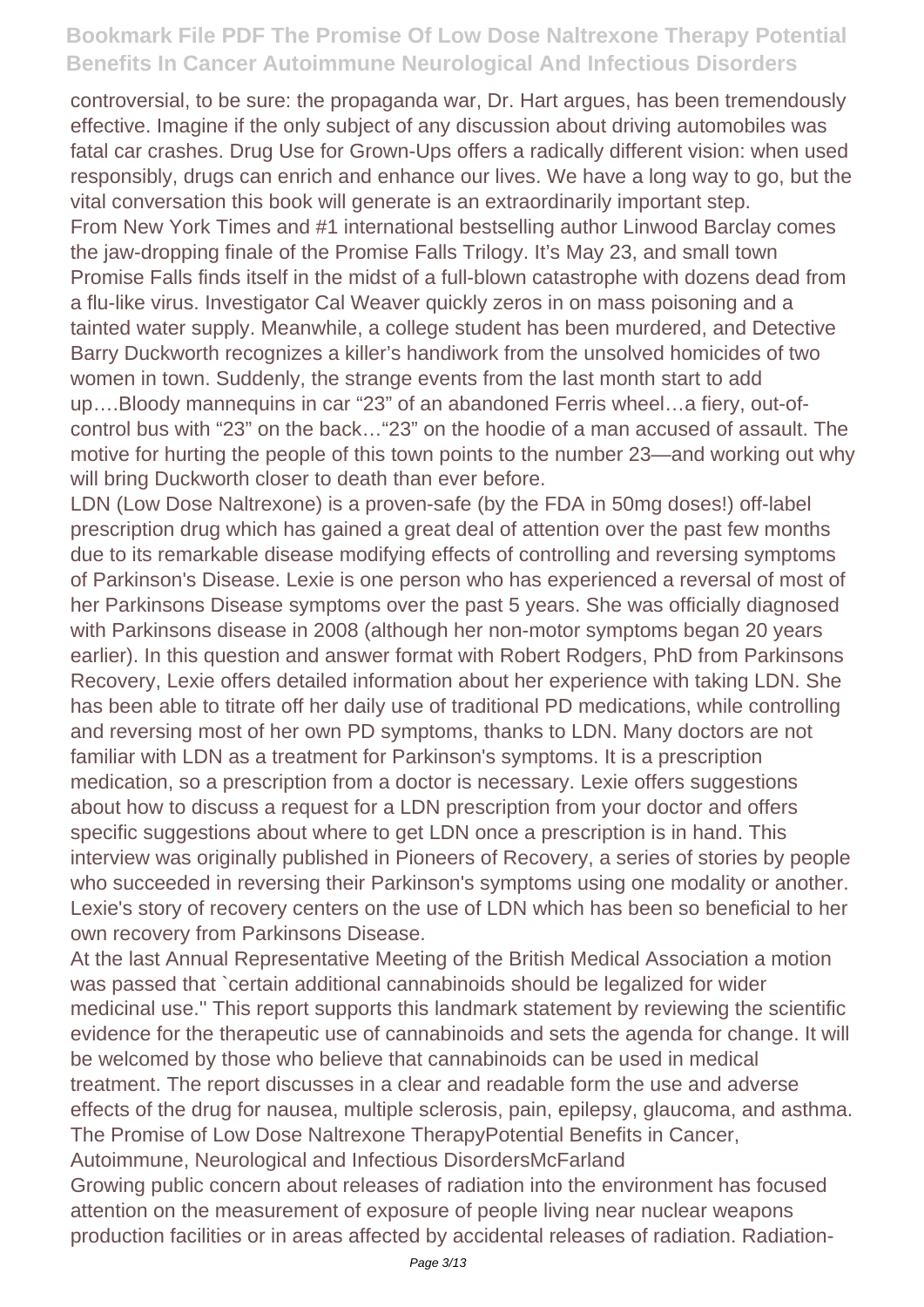Dose Reconstruction for Epidemiologic Uses responds to the need for criteria for dose reconstruction studies, particularly if the doses are to be useful in epidemiology. This book provides specific and practical recommendations for whether, when, and how studies should be conducted, with an emphasis on public participation. Based on the expertise of scientists involved in dozens of dose reconstruction projects, this volume Provides an overview of the basic requirements and technical aspects of dose reconstruction. Presents lessons to be learned from dose reconstructions after Chernobyl, Three Mile Island, and elsewhere. Explores the potential benefits and limitations of biological markers. Discusses how to establish the "source term"--that is, to determine what was released. Explores methods for identifying the environmental pathways by which radiation reaches the body. Offers details on three major categories of dose assessment.

Naltrexone is an opiate antagonist drug developed in the 1970s and approved by the FDA in 1984 for opiate and drug abuse treatment. When used at much lower doses in an off-label protocol referred to as low dose naltrexone (LDN), the drug has been shown to halt disease progression in Crohn's disease and certain cancers, to reduce symptoms in multiple sclerosis and autism, and to improve numerous autoimmune and neurodegenerative conditions, including Parkinson's disease and amyotrophic lateral sclerosis (ALS). Grounded in clinical and scientific research, this book describes the history of naltrexone, its potential therapeutic uses, its effects on the immune system, its pharmacological properties, and how the drug is administered. It also lists fillers and compounding pharmacies, doctors who prescribe LDN, and patient resources, and includes interviews with LDN patients and researchers.

This book is about Low Dose Natlrexone, a low-cost treatment for autoimmune diseases such Crohn's, Fibromyalgia, Chronic Fatigue Syndrome, Rheumatoid Arthritis, MS, Lupus, etc. There are patient contributions from the US, UK and Europe cs.fmly\_consm\_scs.strss

Sclerosis: New Insights for the Healthcare Professional: 2013 Edition is a ScholarlyBrief<sup>™</sup> that delivers timely, authoritative, comprehensive, and specialized information about Additional Research in a concise format. The editors have built Sclerosis: New Insights for the Healthcare Professional: 2013 Edition on the vast information databases of ScholarlyNews.™ You can expect the information about Additional Research in this book to be deeper than what you can access anywhere else, as well as consistently reliable, authoritative, informed, and relevant. The content of Sclerosis: New Insights for the Healthcare Professional: 2013 Edition has been produced by the world's leading scientists, engineers, analysts, research institutions, and companies. All of the content is from peer-reviewed sources, and all of it is written, assembled, and edited by the editors at ScholarlyEditions™ and available exclusively from us. You now have a source you can cite with authority, confidence, and credibility. More information is available at http://www.ScholarlyEditions.com/.

Holland-Frei Cancer Medicine, Ninth Edition, offers a balanced view of the most current knowledge of cancer science and clinical oncology practice. This all-new edition is the consummate reference source for medical oncologists, radiation oncologists, internists, surgical oncologists, and others who treat cancer patients. A translational perspective throughout, integrating cancer biology with cancer management providing an in depth understanding of the disease An emphasis on multidisciplinary, research-driven patient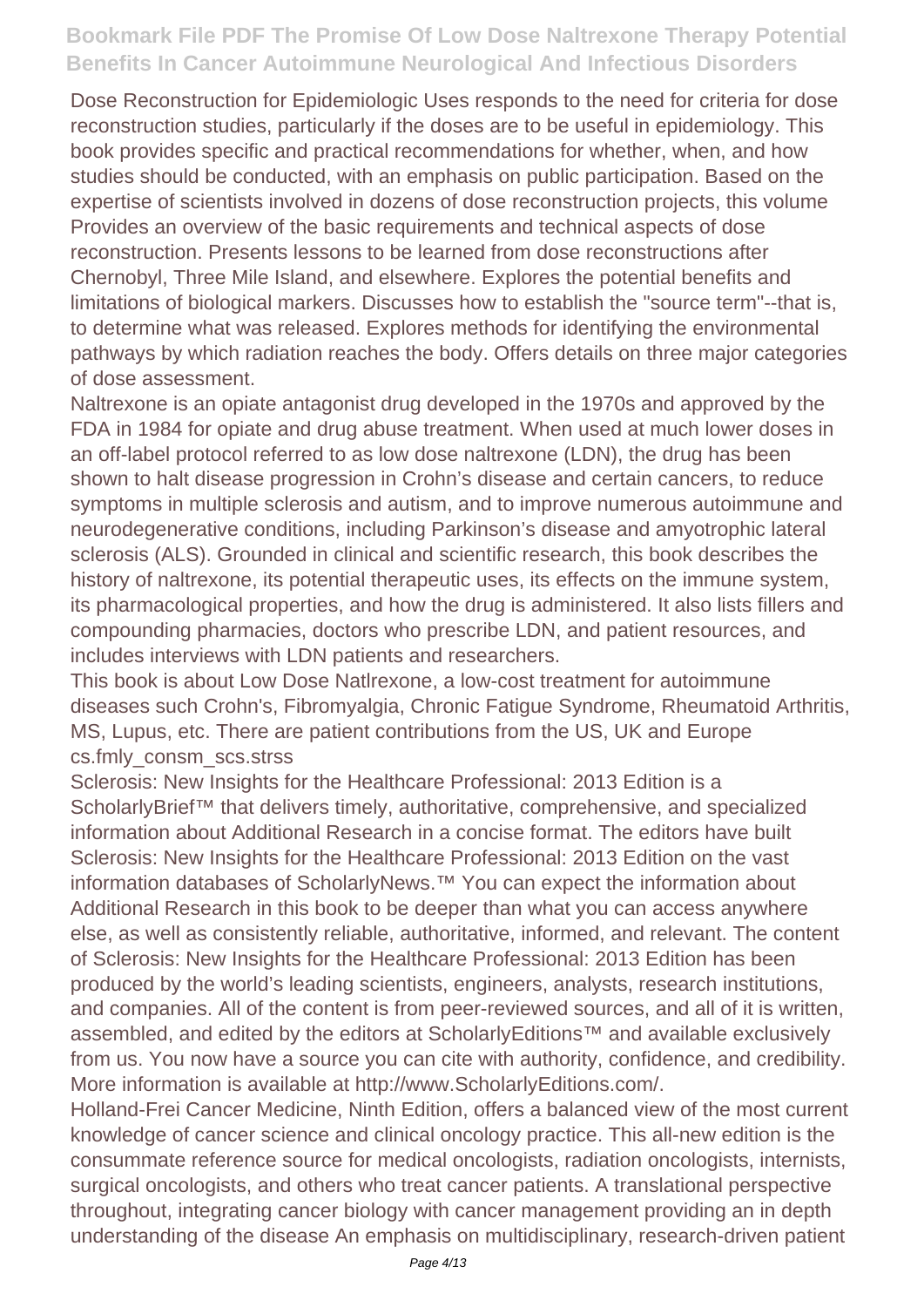care to improve outcomes and optimal use of all appropriate therapies Cutting-edge coverage of personalized cancer care, including molecular diagnostics and therapeutics Concise, readable, clinically relevant text with algorithms, guidelines and insight into the use of both conventional and novel drugs Includes free access to the Wiley Digital Edition providing search across the book, the full reference list with web links, illustrations and photographs, and post-publication updates

Critically acclaimed author and psychoanalyst Mikita Brottman offers literary true crime writing at its best, taking us into the life of a murderer after his conviction—when most stories end but the defendant's life goes on. On February 21, 1992, 22-year-old Brian Bechtold walked into a police station in Port St. Joe, Florida and confessed that he'd shot and killed his parents in their family home in Silver Spring, Maryland. He said he'd been possessed by the devil. He was eventually diagnosed with schizophrenia and ruled "not criminally responsible" for the murders on grounds of insanity. But after the trial, where do the "criminally insane" go? Brottman reveals Brian's inner life leading up to the murder, as well as his complicated afterlife in a maximum security psychiatric hospital, where he is neither imprisoned nor free. During his 27 years at the hospital, Brian has tried to escape and been shot by police, and has witnessed three patient-on-patient murders. He's experienced the drugging of patients beyond recognition, a sadistic system of rewards and punishments, and the short-lived reign of a crazed psychiatrist-turned-stalker. In the tradition of One Flew Over The Cuckoo's Nest, Couple Found Slain is an insider's account of life in the underworld of forensic psych wards in America and the forgotten lives of those held there, often indefinitely.

This is a riveting book for anyone who wants to know how safe their medical care really is. If you have been harmed or unimproved by medical therapies, you will be enlightened and relieved by the straightforward answers in this book. Dr Daniels clearly explains how Board Certified Doctors who are following the Standard of Care, Murdered 759,766 patients in the United States in 2011. She reveals her observation of medical harm during her years of medical education, Family Practice Residency Training and Community Medicine practice. Dr Daniels' refusal to participate in the murder of patients was the basis of her evolving interest in Alternative Therapies. Dr Daniels' triumph in embracing the concept of Holistic Health led her to focus on reducing drug violence as part of improving the health of the community where her medical practice was located. This is a real eye opener. Her medical practice was jeopardized when she foiled a 30million dollar bank heist. You will have to read the book to get the rest of that story

Operating at a high level of fuel efficiency, safety, proliferation-resistance, sustainability and cost, generation IV nuclear reactors promise enhanced features to an energy resource which is already seen as an outstanding source of reliable base load power. The performance and reliability of materials when subjected to the higher neutron doses and extremely corrosive higher temperature environments that will be found in generation IV nuclear reactors are essential areas of study, as key considerations for the successful development of generation IV reactors are suitable structural materials for both in-core and out-of-core applications. Structural Materials for Generation IV Nuclear Reactors explores the current state-of-the art in these areas. Part One reviews the materials, requirements and challenges in generation IV systems. Part Two presents the core materials with chapters on irradiation resistant austenitic steels, ODS/FM steels and refractory metals amongst others. Part Three looks at out-of-core materials. Structural Materials for Generation IV Nuclear Reactors is an essential reference text for professional scientists, engineers and postgraduate researchers involved in the development of generation IV nuclear reactors. Introduces the higher neutron doses and extremely corrosive higher temperature environments that will be found in generation IV nuclear reactors and implications for structural materials Contains chapters on the key core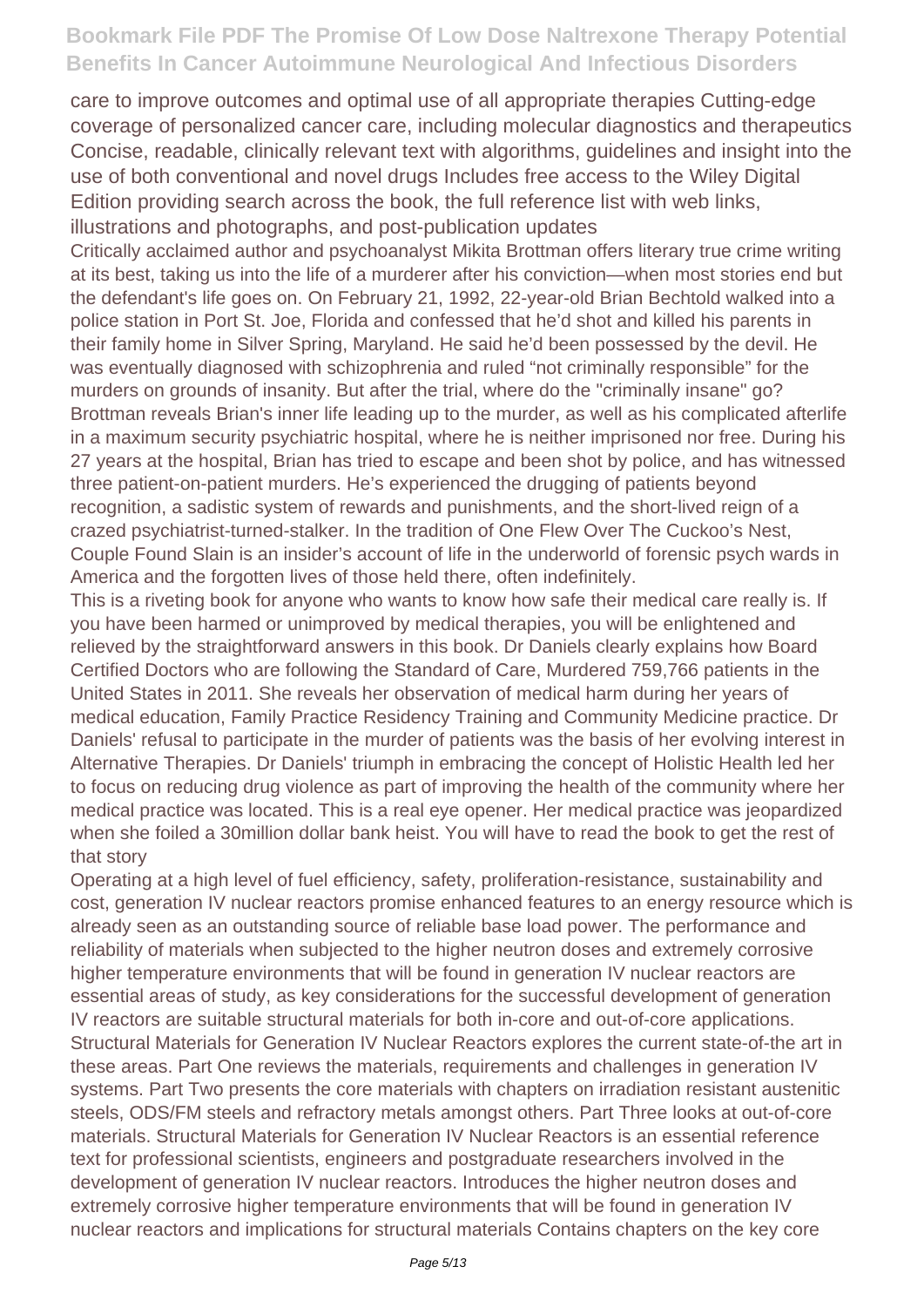and out-of-core materials, from steels to advanced micro-laminates Written by an expert in that particular area

We are all just a little bit plastic. Traces of bisphenol A or BPA, a chemical used in plastics production, are widely detected in our bodies and environment. Is this chemical, and its presence in the human body, safe? What is meant by safety? Who defines it, and according to what information? Is It Safe? narrates how the meaning of the safety of industrial chemicals has been historically produced by breakthroughs in environmental health research, which in turn trigger contests among trade associations, lawyers, politicians, and citizen activists to set new regulatory standards. Drawing on archival research and extensive interviews, author Sarah Vogel explores the roots of the contemporary debate over the safety of BPA, and the concerns presented by its estrogen-like effects even at low doses. Ultimately, she contends that science alone cannot resolve the political and economic conflicts at play in the definition of safety. To strike a sustainable balance between the interests of commerce and public health requires recognition that powerful interests will always try to shape the criteria for defining safety, and that the agenda for environmental health research should be protected from capture by any single interest group.

Some people suffer from chronic, debilitating disorders for which no conventional treatment brings relief. Can marijuana ease their symptoms? Would it be breaking the law to turn to marijuana as a medication? There are few sources of objective, scientifically sound advice for people in this situation. Most books about marijuana and medicine attempt to promote the views of advocates or opponents. To fill the gap between these extremes, authors Alison Mack and Janet Joy have extracted critical findings from a recent Institute of Medicine study on this important issue, interpreting them for a general audience. Marijuana As Medicine? provides patients--as well as the people who care for them--with a foundation for making decisions about their own health care. This empowering volume examines several key points, including: Whether marijuana can relieve a variety of symptoms, including pain, muscle spasticity, nausea, and appetite loss. The dangers of smoking marijuana, as well as the effects of its active chemical components on the immune system and on psychological health. The potential use of marijuana-based medications on symptoms of AIDS, cancer, multiple sclerosis, and several other specific disorders, in comparison with existing treatments. Marijuana As Medicine? introduces readers to the active compounds in marijuana. These include the principal ingredient in Marinol, a legal medication. The authors also discuss the prospects for developing other drugs derived from marijuana's active ingredients. In addition to providing an up-to-date review of the science behind the medical marijuana debate, Mack and Joy also answer common questions about the legal status of marijuana, explaining the conflict between state and federal law regarding its medical use. Intended primarily as an aid to patients and caregivers, this book objectively presents critical information so that it can be used to make responsible health care decisions. Marijuana As Medicine? will also be a valuable resource for policymakers, health care providers, patient counselors, medical faculty and students--in short, anyone who wants to learn more about this important issue.

The adulteration and fraudulent manufacture of medicines is an old problem, vastly aggravated by modern manufacturing and trade. In the last decade, impotent antimicrobial drugs have compromised the treatment of many deadly diseases in poor countries. More recently, negligent production at a Massachusetts compounding pharmacy sickened hundreds of Americans. While the national drugs regulatory authority (hereafter, the regulatory authority) is responsible for the safety of a country's drug supply, no single country can entirely guarantee this today. The once common use of the term counterfeit to describe any drug that is not what it claims to be is at the heart of the argument. In a narrow, legal sense a counterfeit drug is one that infringes on a registered trademark. The lay meaning is much broader, including any drug made with intentional deceit. Some generic drug companies and civil society groups object to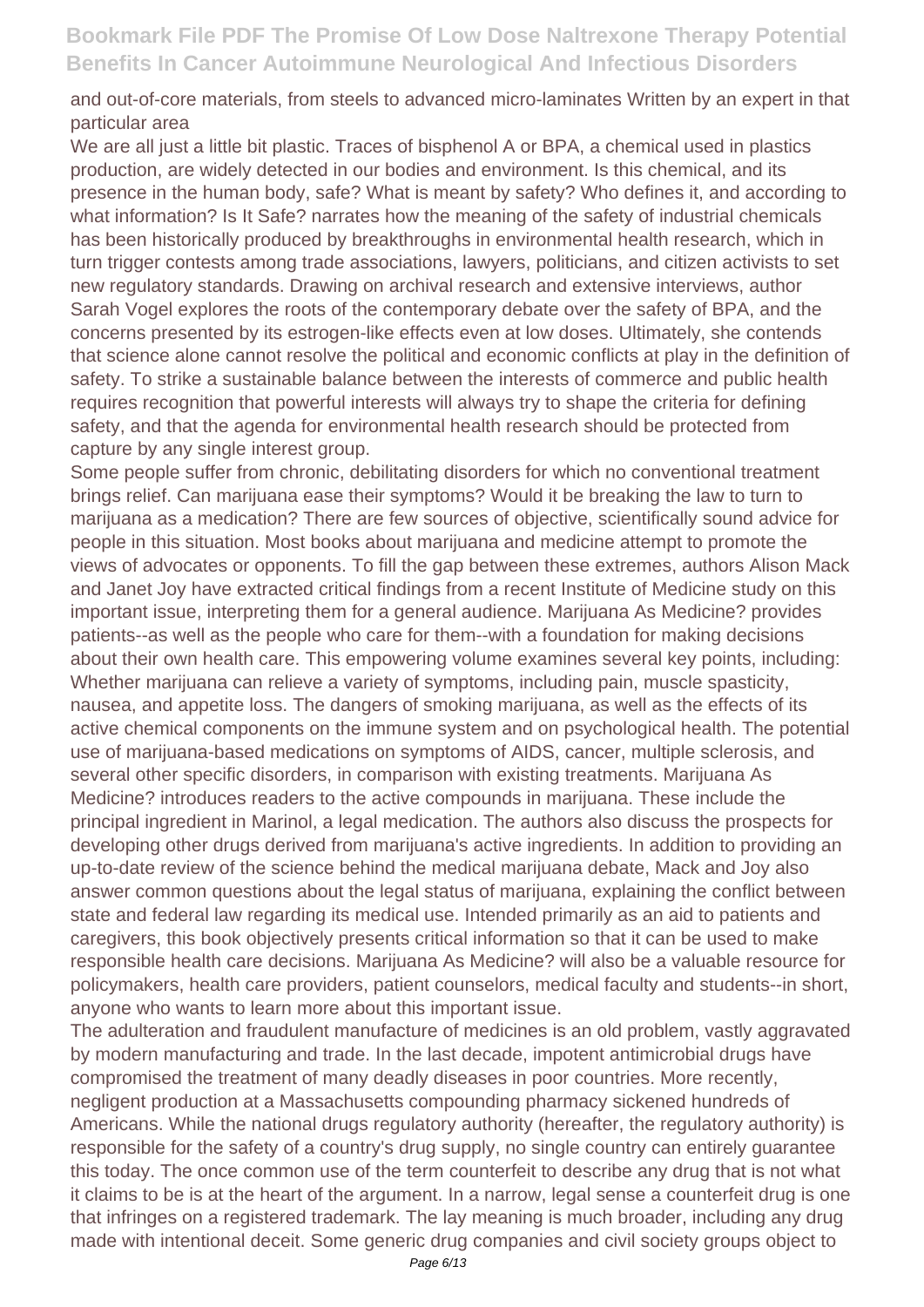calling bad medicines counterfeit, seeing it as the deliberate conflation of public health and intellectual property concerns. Countering the Problem of Falsified and Substandard Drugs accepts the narrow meaning of counterfeit, and, because the nuances of trademark infringement must be dealt with by courts, case by case, the report does not discuss the problem of counterfeit medicines.

New York Times Book Review 10 Best Books of 2018 A New York Times Notable Book The #1 New York Times bestseller. A brilliant and brave investigation into the medical and scientific revolution taking place around psychedelic drugs--and the spellbinding story of his own lifechanging psychedelic experiences When Michael Pollan set out to research how LSD and psilocybin (the active ingredient in magic mushrooms) are being used to provide relief to people suffering from difficult-to-treat conditions such as depression, addiction and anxiety, he did not intend to write what is undoubtedly his most personal book. But upon discovering how these remarkable substances are improving the lives not only of the mentally ill but also of healthy people coming to grips with the challenges of everyday life, he decided to explore the landscape of the mind in the first person as well as the third. Thus began a singular adventure into various altered states of consciousness, along with a dive deep into both the latest brain science and the thriving underground community of psychedelic therapists. Pollan sifts the historical record to separate the truth about these mysterious drugs from the myths that have surrounded them since the 1960s, when a handful of psychedelic evangelists inadvertently catalyzed a powerful backlash against what was then a promising field of research. A unique and elegant blend of science, memoir, travel writing, history, and medicine, How to Change Your Mind is a triumph of participatory journalism. By turns dazzling and edifying, it is the gripping account of a journey to an exciting and unexpected new frontier in our understanding of the mind, the self, and our place in the world. The true subject of Pollan's "mental travelogue" is not just psychedelic drugs but also the eternal puzzle of human consciousness and how, in a world that offers us both suffering and joy, we can do our best to be fully present and find meaning in our lives.

For decades, traditional medicine had very little to offer for individuals suffering from multiple sclerosis and other autoimmune diseases. Today, medical science has brought us wave upon wave of immunomodulatory medications to try to slow disease progression. Unfortunately, these medications come with their own health- and life-threatening side effects. And sometimes, they just stop working. "Fighting the Dragon: How I Beat Multiple Sclerosis" is the story of one woman's thirty year battle with multiple sclerosis and what she did to reclaim her life when she realized she would need an assisted living facility within a few years. The book contains detailed descriptions of what worked and what did not, where she got the help she needed (and how the reader can locate these resources within his/her own community), and the logic behind the non-conventional therapies. "Fighting the Dragon" is a narrative of courage—courage driven by desperation, a story written by a patient who decided, when her neurologist told her, "You will never walk normally again," that she would dance. "Fighting the Dragon" is also a book the MS patient can take to his/her physician . . . it contains wellresearched, easy-to-follow guidelines for what to do and how. The information is also applicable to a wide range of other autoimmune conditions, cancers, and AIDS. \*\*\*\* \*\*\*\*\* Excerpt: . . . if your car kept breaking down and the mechanic you took it to kept doing the same thing to fix it—but it did not stay fixed, you would question the mechanic's competence. Maybe the mechanic pulled out a technical manual. "See. I fixed it exactly as the manual said. This is the industry-approved way to solve this problem." When the car broke down again a week later, would you be satisfied? Probably not. You might decide it is time to replace the car. But that might be too expensive. So, what to do? If you were smart, you would probably try to find a new mechanic. You might ask your friends who they would recommend. You might search on the Internet to see if other people had the same experience with their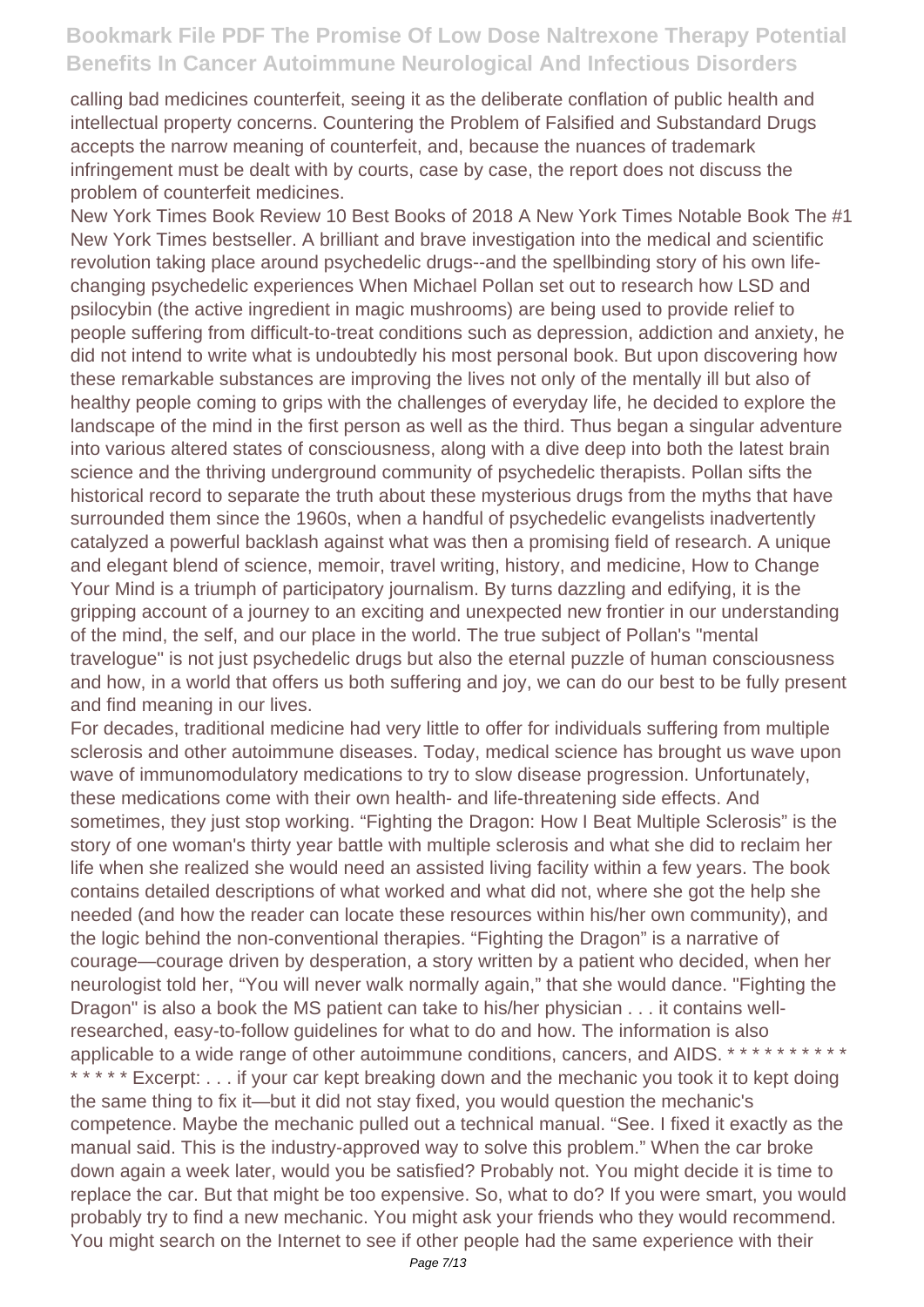cars . . . and what caused the problem. You might telephone some repair shops to get some idea of what they thought the problem might be. If you found a new mechanic and that mechanic looked over the car and said, "I have a solution that is not in any industry-approved repair manuals, but it is safe and it works,"—would you walk away and go back to the first mechanic who never got it right? Why is your health worth any less than your car? Significant changes have taken place in the policy landscape surrounding cannabis legalization, production, and use. During the past 20 years, 25 states and the District of Columbia have legalized cannabis and/or cannabidiol (a component of cannabis) for medical conditions or retail sales at the state level and 4 states have legalized both the medical and recreational use of cannabis. These landmark changes in policy have impacted cannabis use patterns and perceived levels of risk. However, despite this changing landscape, evidence regarding the short- and long-term health effects of cannabis use remains elusive. While a myriad of studies have examined cannabis use in all its various forms, often these research conclusions are not appropriately synthesized, translated for, or communicated to policy makers, health care providers, state health officials, or other stakeholders who have been charged with influencing and enacting policies, procedures, and laws related to cannabis use. Unlike other controlled substances such as alcohol or tobacco, no accepted standards for safe use or appropriate dose are available to help guide individuals as they make choices regarding the issues of if, when, where, and how to use cannabis safely and, in regard to therapeutic uses, effectively. Shifting public sentiment, conflicting and impeded scientific research, and legislative battles have fueled the debate about what, if any, harms or benefits can be attributed to the use of cannabis or its derivatives, and this lack of aggregated knowledge has broad public health implications. The Health Effects of Cannabis and Cannabinoids provides a comprehensive review of scientific evidence related to the health effects and potential therapeutic benefits of cannabis. This report provides a research agendaâ€"outlining gaps in current knowledge and opportunities for providing additional insight into these issuesâ€"that summarizes and prioritizes pressing research needs.

Regulatory T Cells in Health and Disease focuses on the mechanism by which T cells become regulatory T cells, the processes which control the number of regulatory T cells in the blood and tissue, and the ways in which regulatory T cell prevent autoimmune disease and interact with infections and cancer. Contains contributions from leading authorities in the field of regulatory T cell biology Informs and updates on all the latest developments in the field Explores the processes which control the number of regulatory T cells in the blood and tissue, and the ways in which regulatory T cell prevent autoimmune disease and interact with infections and cancer Maybe it's the end of the world, but not for Candace Chen, a millennial, first-generation American and office drone meandering her way into adulthood in Ling Ma's offbeat, wryly funny, apocalyptic satire, Severance. "A stunning, audacious book with a fresh take on both office politics and what the apocalypse might bring." —Michael Schaub, NPR.org "A satirical spin on the end times-- kind of like The Office meets The Leftovers." --Estelle Tang, Elle NAMED A BEST BOOK OF THE YEAR BY: NPR \* The New Yorker ("Books We Loved") \* Elle \* Marie Claire \* Amazon Editors \* The Paris Review (Staff Favorites) \* Refinery29 \* Bustle \* Buzzfeed \* BookPage \* Bookish \* Mental Floss \* Chicago Review of Books \* HuffPost \* Electric Literature \* A.V. Club \*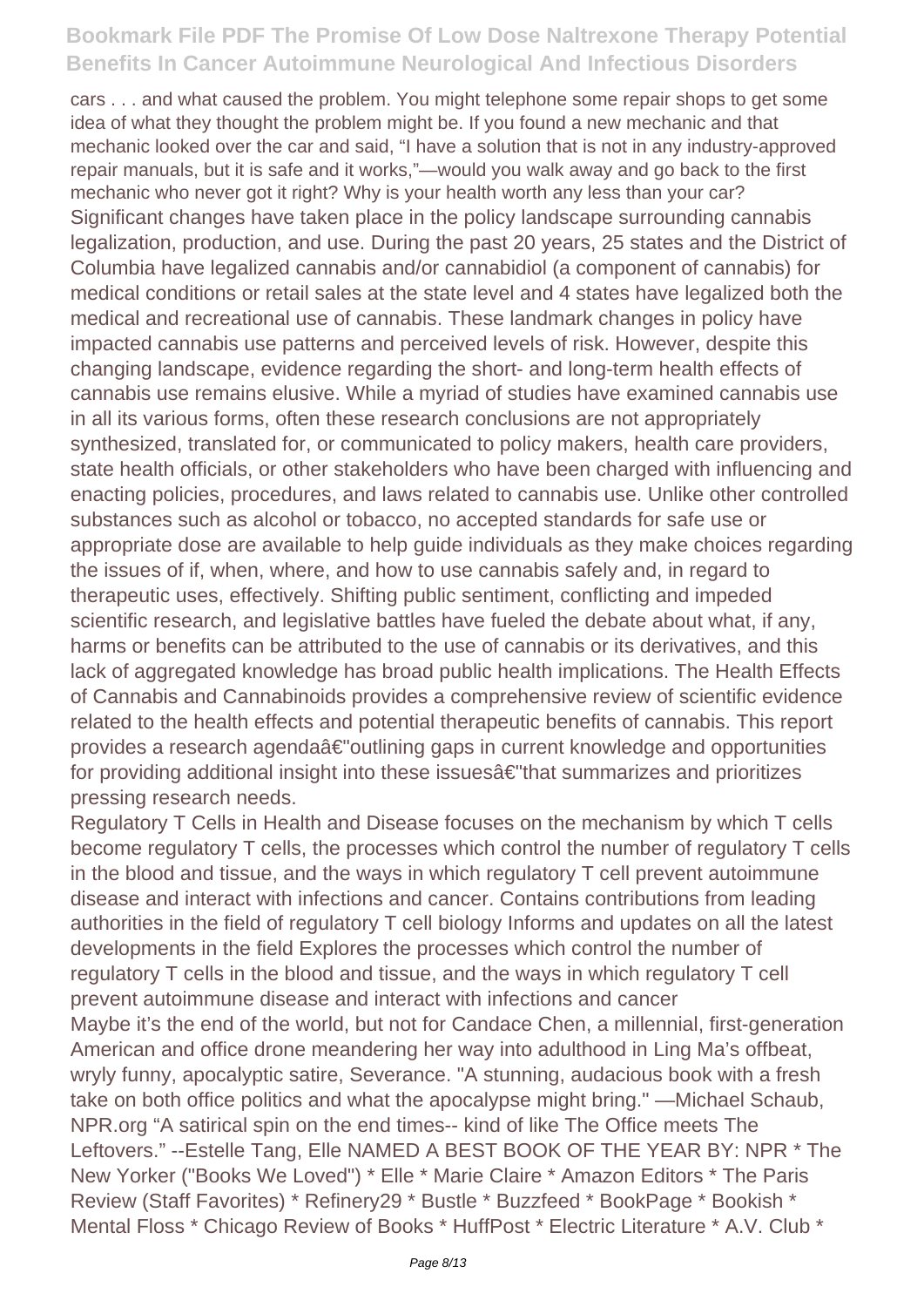Jezebel \* Vulture \* Literary Hub \* Flavorwire Winner of the NYPL Young Lions Fiction Award \* Winner of the Kirkus Prize for Fiction \* Winner of the VCU Cabell First Novelist Award \* Finalist for the PEN/Hemingway Award for Debut Novel \* A New York Times Notable Book of 2018 \* An Indie Next Selection Candace Chen, a millennial drone selfsequestered in a Manhattan office tower, is devoted to routine. With the recent passing of her Chinese immigrant parents, she's had her fill of uncertainty. She's content just to carry on: She goes to work, troubleshoots the teen-targeted Gemstone Bible, watches movies in a Greenpoint basement with her boyfriend. So Candace barely notices when a plague of biblical proportions sweeps New York. Then Shen Fever spreads. Families flee. Companies cease operations. The subways screech to a halt. Her bosses enlist her as part of a dwindling skeleton crew with a big end-date payoff. Soon entirely alone, still unfevered, she photographs the eerie, abandoned city as the anonymous blogger NY Ghost. Candace won't be able to make it on her own forever, though. Enter a group of survivors, led by the power-hungry IT tech Bob. They're traveling to a place called the Facility, where, Bob promises, they will have everything they need to start society anew. But Candace is carrying a secret she knows Bob will exploit. Should she escape from her rescuers? A send-up and takedown of the rituals, routines, and missed opportunities of contemporary life, Ling Ma's Severance is a moving family story, a quirky coming-of-adulthood tale, and a hilarious, deadpan satire. Most important, it's a heartfelt tribute to the connections that drive us to do more than survive.

Touted as a potential breakthrough cancer therapy in the 1980s by the scientific community and publications such as TIME and Newsweek magazine, the reputation of interferon has not lived up to its early promise. Interferons are small proteins with antiviral and anti-cancer effects, which have the power to modulate the functioning of the immune system. But Dr. Joseph Cummins, an early interferon pioneer, holder of sixteen US medical patents, author of more than sixty scientific publications, as well as having taught veterinary medicine at the University of Missouri, University of Illinois, and Texas A & M University, argues that the current thinking on interferon is fundamentally flawed. Interferon is created in small quantities in the body in response to infection, and seems to work best at these low dosages. However, the public health cowboys, working under the assumption that anything good in tiny amounts must be better in massive amounts, pursued exactly the wrong strategy. High-dose interferon does not work in the body and may even cause problems. The first remarkable results for interferon and the flu were reported by the Soviets in the 1970s, but Western medicine discounted these findings because they believed the dosages were so low they couldn't possibly be effective. In the 1980s, when interferon was expensive to produce and only small quantities could be manufactured, the results were remarkable. Dr. Cummins was an early pioneer of low-dose interferon, and his remarkable findings among animals led to collaborations with medical doctors for human trials, even going so far as Africa at the height of the HIV-AIDS epidemic. Cummins reviews the evidence for this inexpensive, safe treatment and makes an eloquent argument for medical science to take another look at interferon to tackle today's most challenging health conditions, including COVID-19. Told with humor and honesty, Wouk pulls the reader through his thought processes as he watches his mind dissolve from the subcortical dementia caused by his particular variety of MS.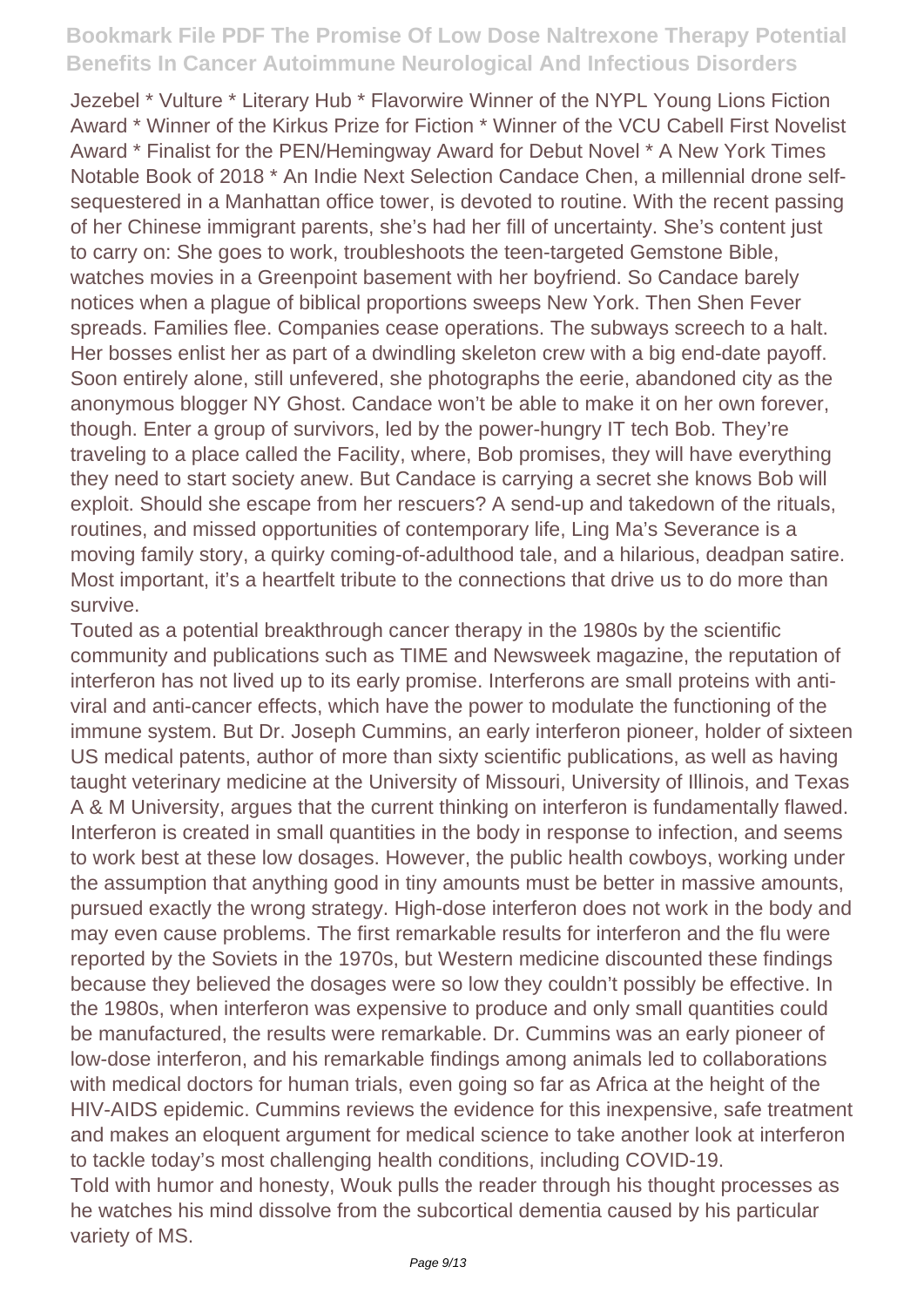The extraordinary #1 New York Times bestseller about the ability of books to feed the soul even in the darkest of times. Nominated as one of America's best-loved novels by PBS's The Great American Read. When Death has a story to tell, you listen. It is 1939. Nazi Germany. The country is holding its breath. Death has never been busier, and will become busier still. Liesel Meminger is a foster girl living outside of Munich, who scratches out a meager existence for herself by stealing when she encounters something she can't resist–books. With the help of her accordion-playing foster father, she learns to read and shares her stolen books with her neighbors during bombing raids as well as with the Jewish man hidden in her basement. In superbly crafted writing that burns with intensity, award-winning author Markus Zusak, author of I Am the Messenger, has given us one of the most enduring stories of our time. "The kind of book that can be life-changing." —The New York Times "Deserves a place on the same shelf with The Diary of a Young Girl by Anne Frank." —USA Today DON'T MISS BRIDGE OF CLAY, MARKUS ZUSAK'S FIRST NOVEL SINCE THE BOOK THIEF. "Caffeine in Food and Dietary Supplements" is the summary of a workshop convened by the Institute of Medicine in August 2013 to review the available science on safe levels of caffeine consumption in foods, beverages, and dietary supplements and to identify data gaps. Scientists with expertise in food safety, nutrition, pharmacology, psychology, toxicology, and related disciplines; medical professionals with pediatric and adult patient experience in cardiology, neurology, and psychiatry; public health professionals; food industry representatives; regulatory experts; and consumer advocates discussed the safety of caffeine in food and dietary supplements, including, but not limited to, caffeinated beverage products, and identified data gaps. Caffeine, a central nervous stimulant, is arguably the most frequently ingested pharmacologically active substance in the world. Occurring naturally in more than 60 plants, including coffee beans, tea leaves, cola nuts and cocoa pods, caffeine has been part of innumerable cultures for centuries. But the caffeine-in-food landscape is changing. There are an array of new caffeine-containing energy products, from waffles to sunflower seeds, jelly beans to syrup, even bottled water, entering the marketplace. Years of scientific research have shown that moderate consumption by healthy adults of products containing naturally-occurring caffeine is not associated with adverse health effects. The changing caffeine landscape raises concerns about safety and whether any of these new products might be targeting populations not normally associated with caffeine consumption, namely children and adolescents, and whether caffeine poses a greater health risk to those populations than it does for healthy adults. This report delineates vulnerable populations who may be at risk from caffeine exposure; describes caffeine exposure and risk of cardiovascular and other health effects on vulnerable populations, including additive effects with other ingredients and effects related to preexisting conditions; explores safe caffeine exposure levels for general and vulnerable populations; and identifies data gaps on caffeine stimulant effects. This comprehensive book focuses on multimodality imaging technology, including overviews of the instruments and methods followed by practical case studies that

highlight use in the detection and treatment of cardiovascular diseases. Chapters cover PET-CT, SPECT-CT, SPECT-MRI, PET-MRI, PET-optical imaging, SPECT-optical imaging, photoacoustic Imaging, and hybrid intravascular imaging. It also addresses the important issues of multimodality imaging probes and image quantification. Readers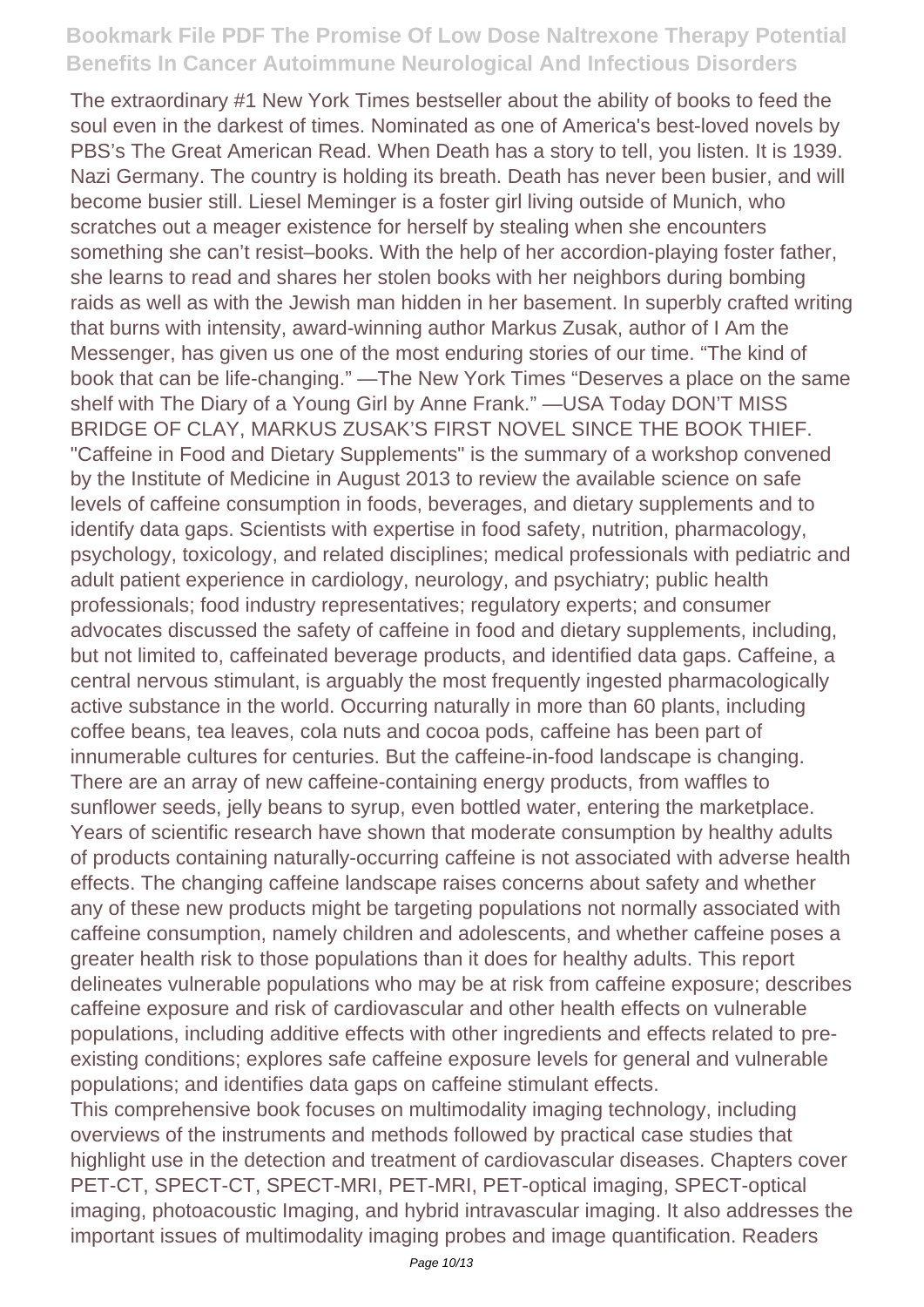from radiology and cardiology as well as medical imaging and biomedical engineering will learn essentials of the field. They will be shown how the field has advanced quantitative analysis of molecularly targeted imaging through improvements in the reliability and reproducibility of imaging data. Moreover, they will be presented with quantification algorithms and case illustrations, including coverage of such topics such as multimodality image fusion and kinetic modeling. Yi-Hwa Liu, PhD is Senior Research Scientist in Cardiovascular Medicine at Yale University School of Medicine and Technical Director of Nuclear Cardiology at Yale New Haven Hospital. He is also an Associate Professor (Adjunct) of Biomedical Imaging and Radiological Sciences at National Yang-Ming University, Taipei, Taiwan, and Professor (Adjunct) of Biomedical Engineering at Chung Yuan Christian University, Taoyuan, Taiwan. He is an elected senior member of Institute of Electrical and Electronic Engineers (IEEE) and a full member of Sigma Xi of The Scientific Research Society of North America. Albert J. Sinusas, M.D., FACC, FAHA is Professor of Medicine (Section of Cardiovascular Medicine) and Radiology and Biomedical Imaging, at Yale University School of Medicine, and Director of the Yale Translational Research Imaging Center (Y-TRIC), and Director of Advanced Cardiovascular Imaging at Yale New Haven Hospital. He is a recipient of the Society of Nuclear Medicine's Hermann Blumgart Award. This is truly an exciting time in the field of neuro-oncology, particularly in the area of higrade gliomas. The management of patients with high-grade gliomas has historically been one of the most challenging and disheartening fields in medicine, where failure is the rule and longevity is the exception. The jaded often state that despite purported advances in surgical and radiotherapeutic techniques and a myriad of clinical trials of medical therapies, the s- vival statistics for glioblastoma have not changed in the last three decades. The nihilism associated with these tumors is such that some practitioners still advise against treatment or even biopsy, recommending palliative care with the diagnosis based only on history and an MRI scan. If the current state-of-the-art in the diagnosis and management of high-grade gliomas was truly so bleak, there would be no reason to compile and publish a monograph on the subject. The fact is that we have recently entered an era where real progress is being made in our understanding and treatment of high-grade gliomas that is directly benefiting some patients. We are slowly but surely chipping away at this problem. One approach has exploited correlations between particular molecular markers and therapeutic response. The first such "breakthrough" in high-grade glioma was the observation that loss of chromosomes 1p and 19q uniformly predict chemosensitivity in anaplastic oligodendrogliomas (1).

HONEST MEDICINE introduces four lifesaving treatments that have been effectively treating--and in some cases curing--people for 25-90 years. However, for reasons of profitability (or lack thereof), these treatments have not been universally accepted. The treatments are: Low Dose Naltrexone for autoimmune diseases (e.g., multiple sclerosis, lupus, rheumatoid arthritis, Crohn's disease, etc.)

Improving and Accelerating Therapeutic Development for Nervous System Disorders is the summary of a workshop convened by the IOM Forum on Neuroscience and Nervous System Disorders to examine opportunities to accelerate early phases of drug development for nervous system drug discovery. Workshop participants discussed challenges in neuroscience research for enabling faster entry of potential treatments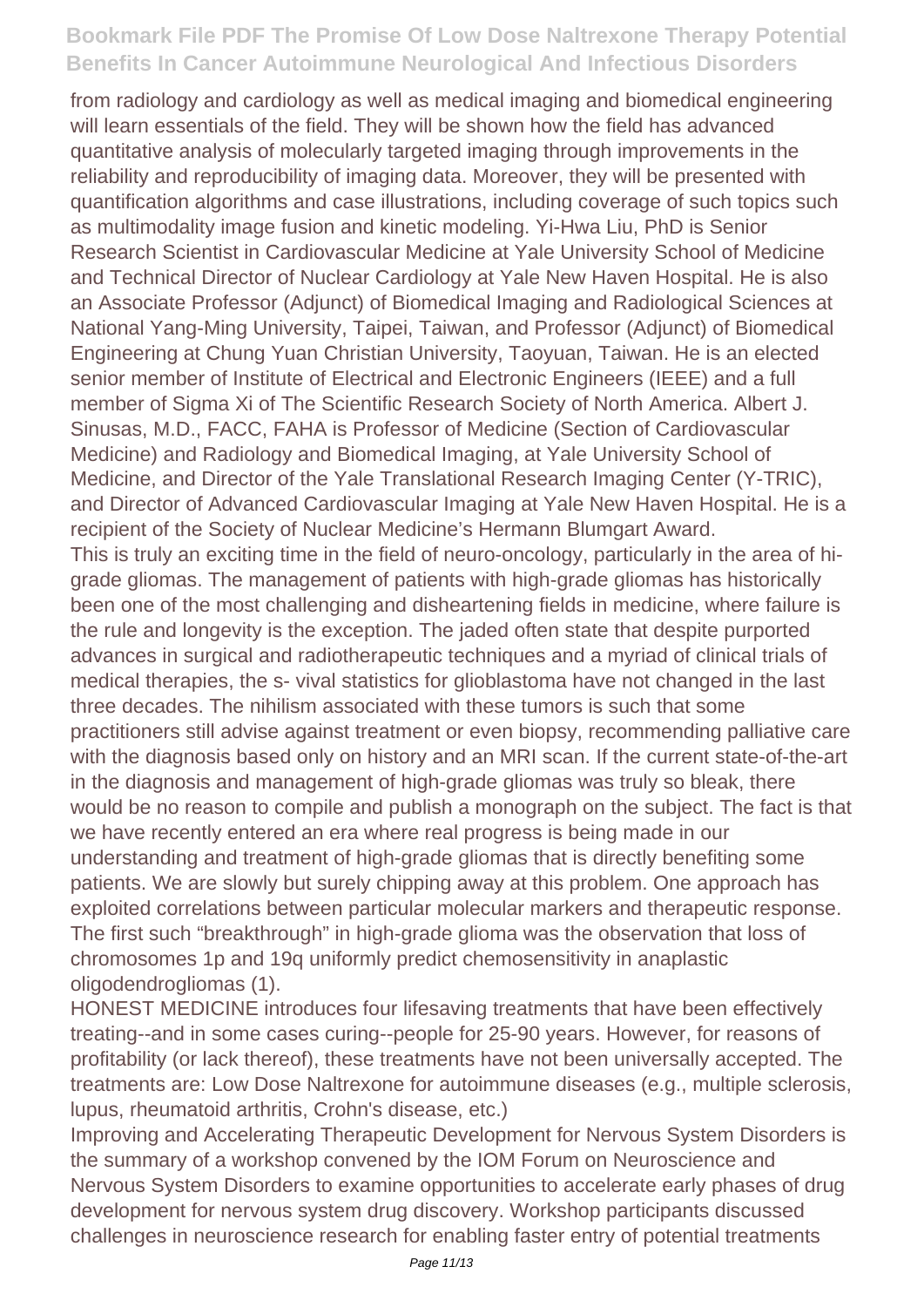into first-in-human trials, explored how new and emerging tools and technologies may improve the efficiency of research, and considered mechanisms to facilitate a more effective and efficient development pipeline. There are several challenges to the current drug development pipeline for nervous system disorders. The fundamental etiology and pathophysiology of many nervous system disorders are unknown and the brain is inaccessible to study, making it difficult to develop accurate models. Patient heterogeneity is high, disease pathology can occur years to decades before becoming clinically apparent, and diagnostic and treatment biomarkers are lacking. In addition, the lack of validated targets, limitations related to the predictive validity of animal models - the extent to which the model predicts clinical efficacy - and regulatory barriers can also impede translation and drug development for nervous system disorders. Improving and Accelerating Therapeutic Development for Nervous System Disorders identifies avenues for moving directly from cellular models to human trials, minimizing the need for animal models to test efficacy, and discusses the potential benefits and risks of such an approach. This report is a timely discussion of opportunities to improve early drug development with a focus toward preclinical trials.

Stereotactic body radiation therapy (SBRT) has emerged as an important innovative treatment for various primary and metastatic cancers. This book provides a comprehensive and up-to-date account of the physical/technological, biological, and clinical aspects of SBRT. It will serve as a detailed resource for this rapidly developing treatment modality. The organ sites covered include lung, liver, spine, pancreas, prostate, adrenal, head and neck, and female reproductive tract. Retrospective studies and prospective clinical trials on SBRT for various organ sites from around the world are examined, and toxicities and normal tissue constraints are discussed. This book features unique insights from world-renowned experts in SBRT from North America, Asia, and Europe. It will be necessary reading for radiation oncologists, radiation oncology residents and fellows, medical physicists, medical physics residents, medical oncologists, surgical oncologists, and cancer scientists.

The Italian community in Artificial Life and Evolutionary computation has grown remarkably in recent years, and this book is the first broad collection of its major interests and achievements (including contributions from foreign countries). The contributions in Artificial Life as well as in Evolutionary Computation allow one to see the deep connections between the two fields. The topics addressed are extremely relevant for present day research in Artificial Life and in Evolutionary Computation, which include important contributions from very well-known researchers. The volume provides a very broad picture of the Italian activities in this field.

Proceedings of the American Academy of Anti-Aging Medicine's (A4M) Seventeenth World Congress on Anti-Aging Medicine & Regenerative Biomedical Technologies, Spring, Summer and Winter Sessions (2009 conference year). Also includes Anti-Aging Clinical Protocols, 2010-2011.

A comprehensive examination of Low Dose Naltrexone—a little-known drug with big potential A drug that is simultaneously affordable, devoid of severe side effects, and applicable to a wide range of diseases is not often found in the modern pharmaceutical landscape. But as medical professionals and researchers alike continue to discover, Low Dose Naltrexone (LDN) boasts this remarkable combination. LDN, originally prescribed in higher doses as a treatment for opioid addiction, works by blocking opioid